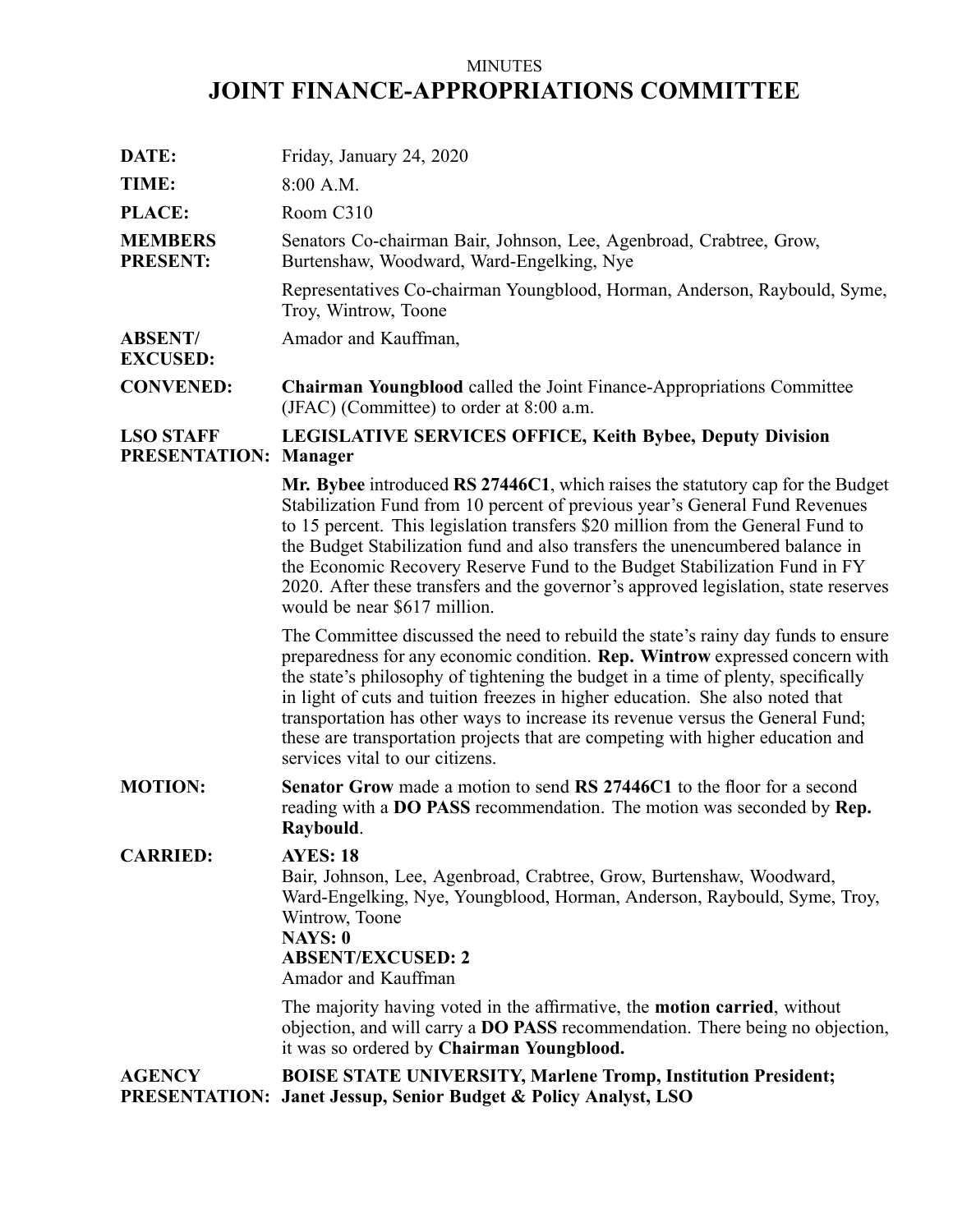**President Tromp** reported that Boise State is the largest undergraduate and graduate school in the state, the fastest growing research enterprise, and home to one-third of Idaho students in public higher education. In October 2019 the student count was 26,272. Boise State was named among the top 50 universities in the nation for innovation; named one of the top 10 public universities on the rise this year; holds nationally ranked online programs in nursing, business, education, and educational technology; and named one of top 50 programs for veterans. The College of Education graduate program is ranked ninth in the nation and is recognized by APL as one of five national universities making <sup>a</sup> difference in graduation rates. Boise State will expand its research mission using interdisciplinary methods. President Tromp also emphasized Boise State's commitment to serving students in rural Idaho.

**President Tromp** answered Committee concerns about the impact of the 2 percen<sup>t</sup> reduction and tuition freeze. The university will manage through thoughtful, innovative approaches. In response to dual credit enrollment questions, President Tromp indicated that students who earn dual credit in high school are retained at <sup>a</sup> higher rate, and the dual credit program is helping them succeed. In response to <sup>a</sup> comment about rural individuals in the state being underserved, President Tromp described <sup>a</sup> new program, which launches in the fall with three pilot communities. The university has also created <sup>a</sup> program to help veterans through graduation. President Tromp expressed concern about the commitment made to offer required courses to ensure graduation in four years and suppor<sup>t</sup> students effectively in light of another budget cut.

Performance Report: The first-year retention rate is 80 percent, up 15 percent; the six-year graduation rate has risen from 30 to 50 percen<sup>t</sup> (measures are formulated for traditional students, but Boise State's average student age is 26); Boise State holds a state record for increasing graduation numbers for 17 consecutive years; STEM graduate numbers have increased; the university has made <sup>a</sup> significant positive impact in graduation goals with new English and math programs; resources from outside funding are expected to reach <sup>a</sup> 25 percen<sup>t</sup> increase this year; and the university continues to build strong partnerships and strives to remain affordable.

2019 Actual Expenditures: With the exception of transfers from system programs and appropriations that were provided to the institution, the university spen<sup>t</sup> its funding as it was appropriated.

Comparative Summary: The summary illustrates <sup>a</sup> side-by-side analysis of the agency's reques<sup>t</sup> and the governor's recommendation. FY 2021 the governor recommends an appropriation of nearly \$248.2 million, <sup>a</sup> 2.2 percen<sup>t</sup> increase on the General Fund.

FY 2020: Boise State University received one line item for occupancy costs and was authorized to reappropriate or carryover unspen<sup>t</sup> appropriation of dedicated funds from FY 2019 into FY 2020. Current year statewide adjustments recommended by the governor include the sick leave rate reduction and 1 percen<sup>t</sup> onetime General Fund reduction; both reductions were added back and calculated in the 2021 base. Noncognizable funds and transfers include \$24,599,500 due to excess-appropriated student tuition and fees revenue.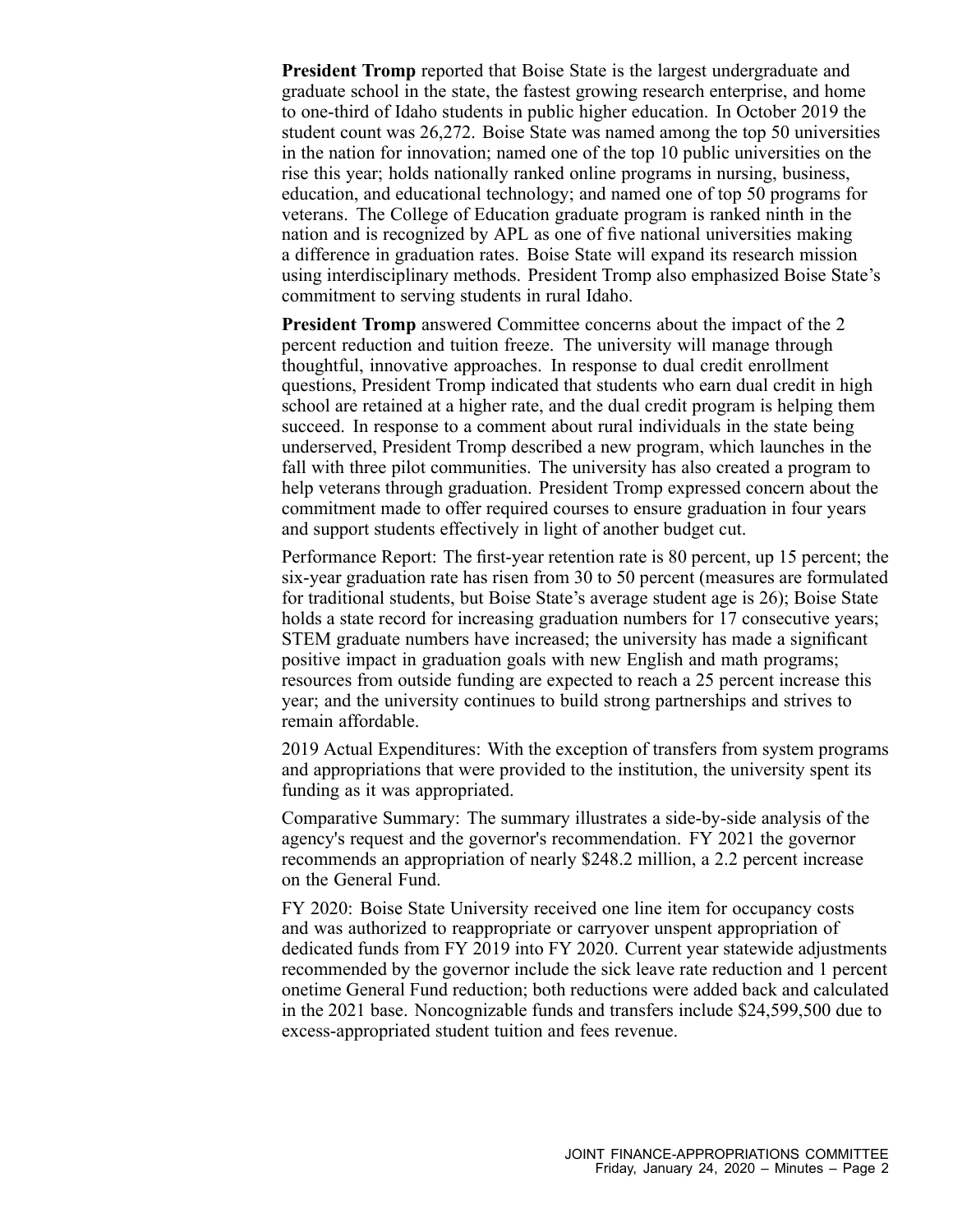FY 2021: Boise State requested and the governor recommended \$971,400 ongoing for inflationary adjustments and \$2.9 million for replacement items, both from dedicated funds. A nondiscretionary adjustment includes the enrollment workload adjustment, an increase of \$2.831 million. Current year statewide adjustments recommended by governor include benefit costs, statewide cost allocation, 2 percen<sup>t</sup> General Fund reduction, and CEC. The governor recommended two line items including ongoing occupancy costs for half of the new Micron Center and cybersecurity programs.

### **AGENCY PRESENTATION: Executive Director; Janet Jessup, Senior Budget & Policy Analyst, LSO OFFICE OF STATE BOARD OF EDUCATION (OSBE), Matt Freeman,**

The Office of the State Board of Education (OSBE) is its own stand alone appropriation bill, and it includes two budgeted programs. OSBE is responsible for the general supervision, governance, and control of Idaho's public education system from kindergarten through career.

**Mr. Freeman** discussed some of the grea<sup>t</sup> things that are happening with education in Idaho. Two university presidents were hired, and the solidarity among higher-education presidents is authentic and gratifying; the state and students will benefit. Last year, Idaho received <sup>a</sup> national award for state innovation, which recognizes states for enacting innovative education reforms or implementing innovative program to improve student outcomes on <sup>a</sup> large-scale basis.

Performance Measures: A primary mission is decreasing the number of high school graduates that go directly into college who need math and English remediation. Idaho is moving in the right direction. The state is on pace to exceed the target (1 in 4) of STEM bachelor's degrees awarded. The college Go On goal is 60 percen<sup>t</sup> but has remained static in the low 50 percentile. However, three years out of high school, the rate jumps to the low 60 percen<sup>t</sup> range. OSBE attributes progress to the work the Board has done to change misconceptions and demystify the college admissions and application processes.

2019 Actuals: A net object transfer was noted. Some programs are funded in trustee and benefit payments, but they are fulfilled with <sup>a</sup> contract and paid from operating expenditures. The actuals for the Charter School Commission are separate as shown; with the exception of reappropriation, the Charter School Commission spen<sup>t</sup> its appropriation as appropriated.

FY 2020: The legislature funded five line items including an associate academic officer hire, Career Information System Enhancements, Master Educator Premium Portfolios, onetime funding from the General Fund, and onetime funds from the Opportunity Scholarship Fund for external program evaluations. The agency was authorized to reappropriate or carryover its unencumbered and unspen<sup>t</sup> appropriation of dedicated funds FY 2019 to FY 2020 for the Charter School Commission.

Current year statewide adjustments recommended by the governor include the sick leave rate reduction, 1 percen<sup>t</sup> onetime General Fund reduction, base adjustments, and ongoing rescissions restoration.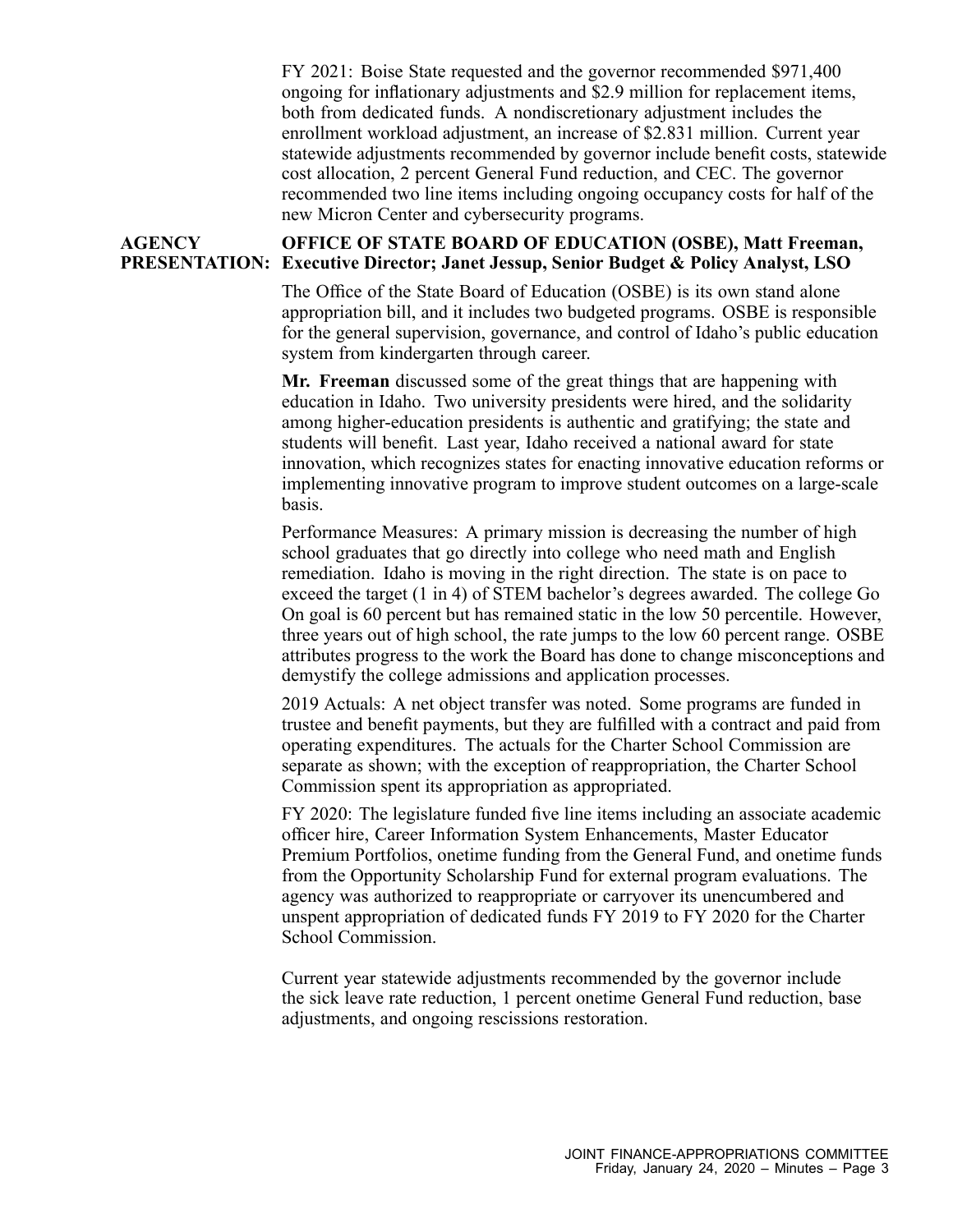FY 2021: The Office of the State Board of Education requests \$330,000 onetime from the Miscellaneous Revenue Fund to process payments related to the new building at the Idaho National Laboratory and spend gran<sup>t</sup> funding from the Lumina Foundation. The governor also recommended \$500 for the agency's share of ongoing funding to pay the Office of Information Technology Services for security software and data center office space at the Chinden Campus. Current year statewide adjustments recommended by governor include benefit costs, statewide cost allocation, CEC, and the 2 percen<sup>t</sup> ongoing General Fund reduction (\$110,000). Other adjustments include \$5,700 for inflationary adjustments.

### **AGENCY PRESENTATION: Matt Freeman, Executive Director; Janet Jessup, Senior Budget & Policy SYSTEMWIDE PROGRAMS, COLLEGES & UNIVERSITIES, Analyst, LSO**

Funding for Systemwide Programs is <sup>a</sup> separately budgeted program within the Colleges and Universities Division.

FY 2020: Two line items specific to Systemwide include funding to pilot open education resources and funding for an online platform that would allow students to apply for dual credit courses regardless of course delivery site. **Mr. Freeman** provided updates on the implementation of these line items

FY 2021: The higher education cybersecurity programs would be housed with Systemwide Programs in order for the Board to coordinate between institutions. Current year statewide adjustments recommended by the governor include the 2 percen<sup>t</sup> ongoing General Fund reduction (\$127,400).

# **BOISE INTERNAL MEDICINE RESIDENCY, Dr. Melissa Hagman, Program Director; Janet Jessup, Senior Budget & Policy Analyst, LSO**

The Boise Internal Medicine (BIM) residency program, based in Boise, includes training at rural and underserved sites in Idaho such as small, nonaffiliated offices and community-based training sites. The program is par<sup>t</sup> of the State Board of Education Graduate Medical Education Committee. The retention rate is approximately 55 percent.

2019 Actual Expenditures: No reversions or transfers.

Performance Report: No repor<sup>t</sup> for this program.

FY 2020: One line item increased the suppor<sup>t</sup> for the residencies of 31 medical residents with the Boise Internal Medicine Program.

FY 2021: The governor recommended \$50,000 for one new resident at the Boise Internal Medicine program. This line item was par<sup>t</sup> of <sup>a</sup> multi-program build out for residency expansion.

### **AGENCY PRESENTATION: Janet Jessup, Senior Budget & Policy Analyst, LSO PSYCHIATRY RESIDENCIES, Dr. Kirsten Aaland, Program Director**

The Idaho Psychiatry Residency Program offers training for residents who spend the first two years in Seattle at the University of Washington and the last two years in Boise. The program is growing to <sup>a</sup> four-year residency with the goal of meeting an essential need for mental health care in Idaho. This program has <sup>a</sup> 65 percen<sup>t</sup> retention rate.

FY 2019 Actual Expenditures: **Ms. Jessup** reported that program funding was spen<sup>t</sup> as it was appropriated.

Performance Measures: No repor<sup>t</sup> for this program.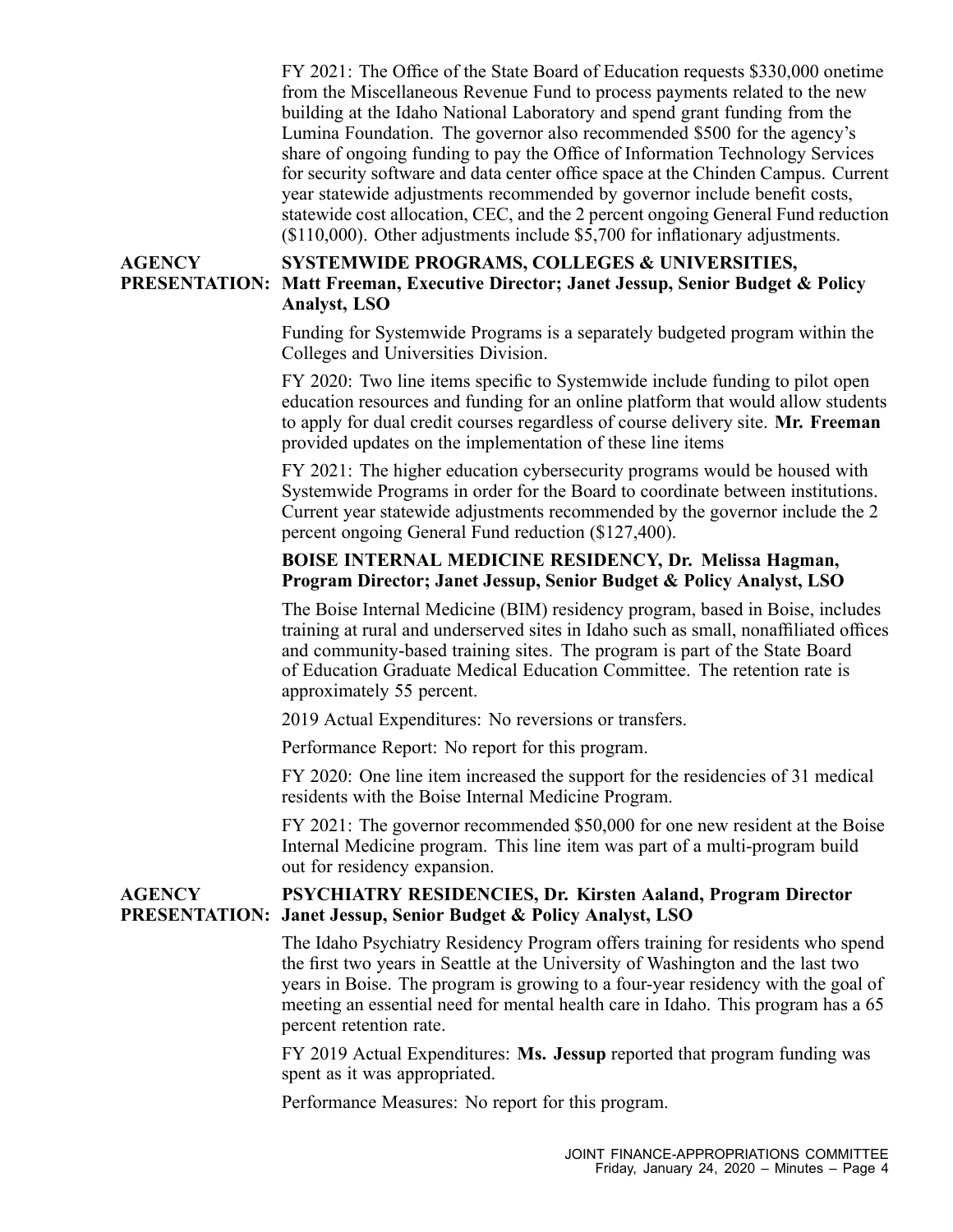FY 2020: No adjustments/line items in FY 2020.

FY 2021: The governor's recommendation includes \$200,000 for the Psychiatry Education Resident Program for four additional residents.

### **AGENCY PRESENTATION: Jill Randolph, Senior Budget & Policy Analyst, LSO IDAHO PUBLIC TELEVISION, Ron Pisaneschi, General Manager**

Idaho Public Television (IdahoPTV) operates <sup>a</sup> statewide television network that reaches 98.8 percen<sup>t</sup> of Idaho's population. IdahoPTV continues to be among the most watched PBS stations per capita in the nation. **Mr. Pisaneschi** responded to Committee concerns regarding budget cuts. IdahoPTV does not have <sup>a</sup> rainy day fund but does have some funds in the operating budget. On <sup>a</sup> long-term basis, the lack of replacement capital will be <sup>a</sup> problem. IdahoPTV is prepared to ge<sup>t</sup> through the next year, but much of the equipment is aging severely.

Performance Measures: In the awards category, IdahoPTV won four Emmys for <sup>a</sup> new series, *Idaho Experience*, and <sup>a</sup> special jury award for having won more awards than any other media company in the competition's history.

Actual Expenditures: **Ms. Randolph** detailed net object transfers and reversions.

Comparative Summary: The outline illustrates <sup>a</sup> side-by-side analysis of the agency's reques<sup>t</sup> and the governor's recommendation. FY 2021 the governor recommends an appropriation of \$8,778,900, <sup>a</sup> decrease of 8.6 percen<sup>t</sup> on the General Fund.

FY 2020: The legislature funded two line items: <sup>a</sup> federal video production gran<sup>t</sup> and <sup>a</sup> kindergarten readiness gran<sup>t</sup> position. Onetime money appropriated in FY 2020 for replacement costs was removed. Current year statewide adjustments recommended by the governor includes the 1 percen<sup>t</sup> onetime General Fund reduction.

FY 2021: Current year statewide adjustments recommended by the governor include benefit costs, statewide cost allocation, CEC, and 2 percen<sup>t</sup> ongoing General Fund reduction. Line items include <sup>a</sup> federal video production gran<sup>t</sup> of \$50,000 and the agency's share of ongoing funds to pay the Office of Information Technology Services for security software and data center office space located at the Chinden Campus.

## **AGENCY PRESENTATION: Beth Cunningham, Administrator; Jill Randolph, Senior Budget & Policy COMMISSION FOR THE BLIND & VISUALLY IMPAIRED Analyst, LSO**

The Idaho Commission for the Blind and Visually Impaired (ICBVI) helps blind or visually impaired individuals achieve social and economic independence. (ICBVI) provides services and training prior to individual job placement. The number of patients served has grown. To date, (ICBVI) has assisted 892 clients in the independent living program, and client average hourly wage at the closure of full rehab has also increased.

Performance Measures: Changes have been brought about by the Workforce Innovation and Opportunities Act. There were four audit findings and the first two were repea<sup>t</sup> findings. The agency submitted <sup>a</sup> corrective action plan for each of the findings and anticipate all findings will be closed upon follow up.

FY 2019 Actual Expenditures: **Ms. Randolph** detailed net object transfers and reversions.